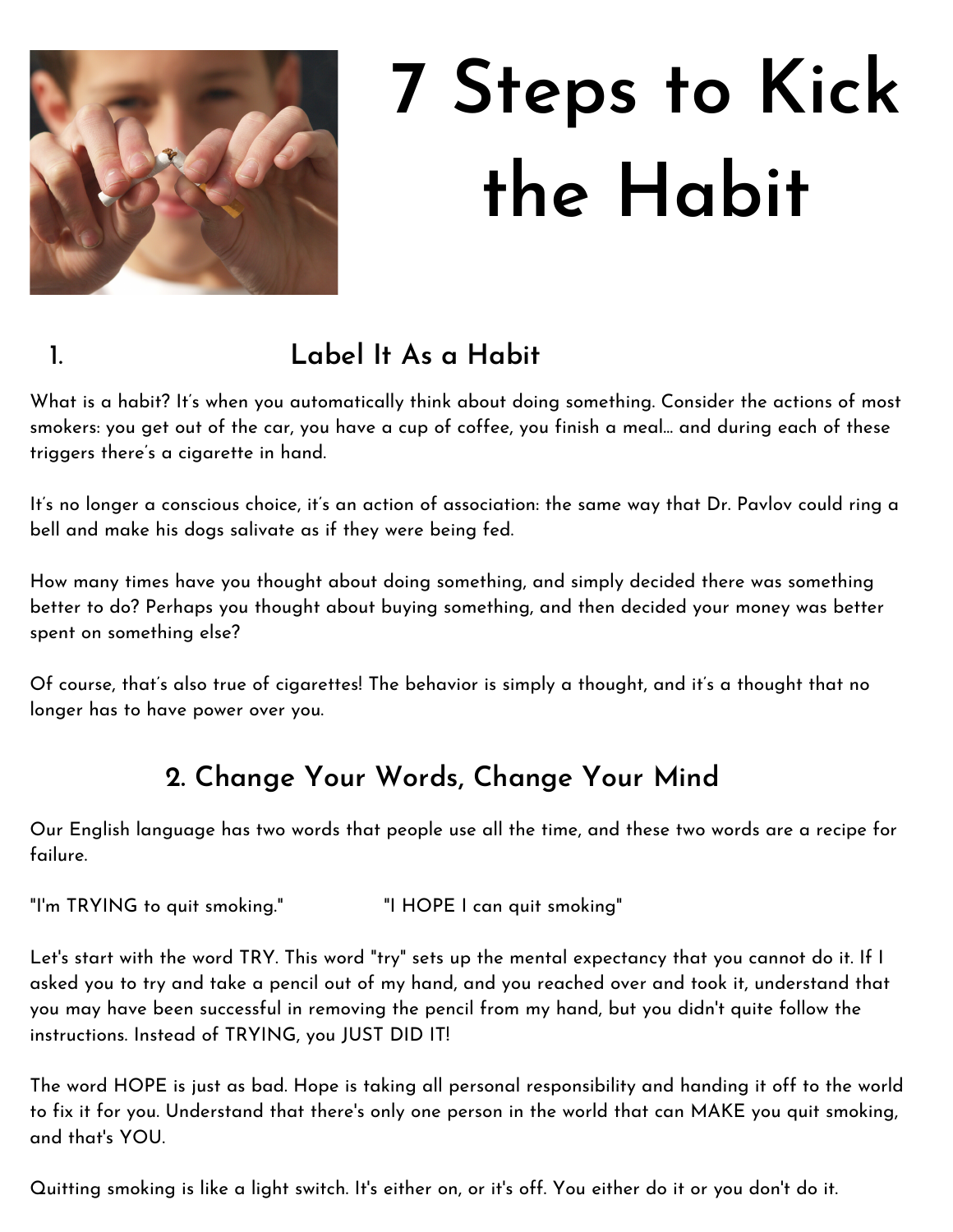

#### **3. Build an Environment of success**

Through years of working with clients to quit smoking, I have discovered there are two types of people who go through this process: the ones who tell EVERYBODY they're quitting smoking, and the ones who tell NOBODY they're quitting smoking. I've even had clients show up and announce that even their spouse didn't know they were coming in for hypnosis!

Consider the subconscious message which is being expressed here: "If it doesn't work, people won't know."

First of all, I've found great success with both types of people. I'm here to support you however you decide to change.

Can you guess which one found the success the easiest? The one who told everybody! Building a supportive environment sends that message to the inner mind that you're stopping smoking for real this time and that's the end of it.

What do I suggest? Tell everyone you meet. Post it on Facebook. Announce the time of your session. Take a picture of you throwing away your cigarettes. Have fun with it: you're doing something wonderful for yourself!

#### **4. Release Self-limiting Beliefs**

What if your family, friends, and coworkers are still smoking?

I've seen it all. The wife is quitting, but the husband doesn't want to. The manager is quitting, but his entire staff smokes. The corporate Vice President is quitting, but he smokes with the CEO every day.

These situations are usually expressed as "It's going to be hard to do this because. . . "

Hypnotists help people change their minds. I like to ask the magical "What if. . .?" questions. What if the fact that everyone smokes around you can now become every reason you don't have to do that to yourself anymore?

I've also heard this kind of statement shared in reference to medical diagnosis, everyday anxieties, and stress. Well, what if hte fact that life is occasionally stressful can now become every reason you don't have to put undue stress on your heart and lungs by polluting your body with poisons and stimulants?

What if this could be the easiest thing you do in a long time?